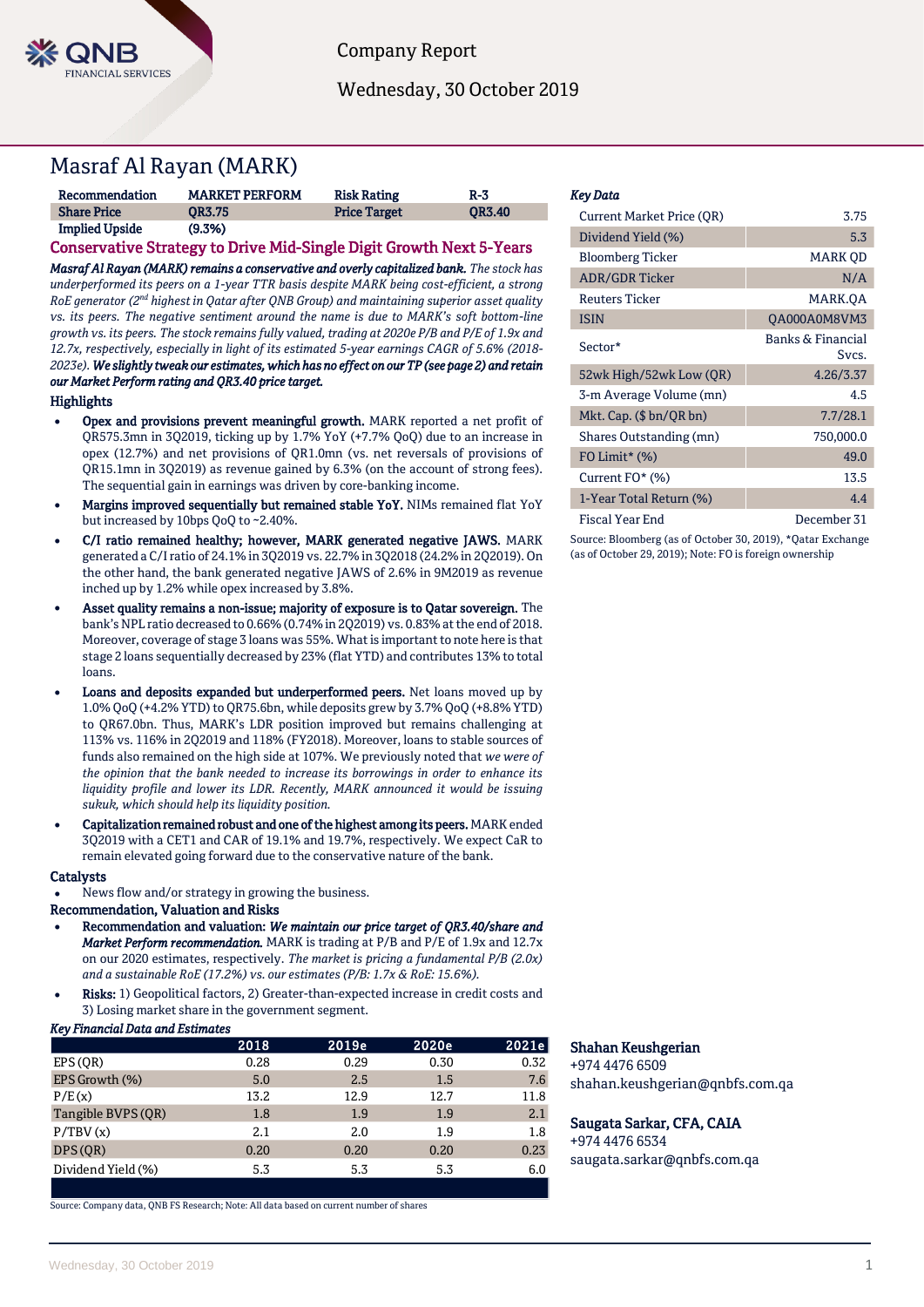# **Changes in Estimates**

|                           | 2019e |       |            |       | 2020e      |            |       | 2021e   |            |
|---------------------------|-------|-------|------------|-------|------------|------------|-------|---------|------------|
|                           | Old   | New   | Change (%) | Old   | <b>New</b> | Change (%) | Old   | New     | Change (%) |
| Net Interest Income       | 2,276 | 2,268 | $-0.3$     | 2,509 | 2,386      | $-4.9$     | 2,819 | 2,560   | $-9.2$     |
| Non Interest Income       | 528   | 596   | 13.0       | 577   | 532        | $-7.8$     | 632   | 591     | $-6.4$     |
| Revenue                   | 2,804 | 2,865 | 2.2        | 3,086 | 2,918      | $-5.5$     | 3,451 | 3,151   | $-8.7$     |
| <b>Opex</b>               | (667) | (728) | 9.1        | (704) | (781)      | 10.9       | (762) | (1,014) | 33.1       |
| Net Operating Income      | 2,137 | 2,137 | 0.0        | 2,382 | 2,137      | $-10.3$    | 2,689 | 2,137   | $-20.5$    |
| Net Income (Reported)     | 2,152 | 2,184 | 1.5        | 2,326 | 2.216      | $-4.7$     | 2.626 | 2,385   | $-9.2$     |
| Net Income (Attributable) | 2,098 | 2.129 | 1.5        | 2,268 | 2,161      | $-4.7$     | 2.560 | 2,326   | $-9.2$     |
|                           |       |       |            |       |            |            |       |         |            |

Source: QNB FS Research

# **Detailed Financial Statements**

| Income Statement (In QR mn)                   | 2016  | 2017     | 2018     | 2019e | 2020e    | 2021e |
|-----------------------------------------------|-------|----------|----------|-------|----------|-------|
| Net Interest Income                           | 1,920 | 2,264    | 2,268    | 2,268 | 2,386    | 2,560 |
| Fees & Commissions                            | 313   | 274      | 315      | 400   | 320      | 369   |
| <b>FX</b> Income                              | 134   | 143      | 152      | 149   | 160      | 172   |
| Other Income                                  | 78    | 56       | 53       | 47    | 52       | 51    |
| Non-Interest Income                           | 525   | 473      | 521      | 596   | 532      | 591   |
| <b>Total Revenue</b>                          | 2,445 | 2.736    | 2,788    | 2,865 | 2,918    | 3,151 |
| <b>Operating Expenses</b>                     | (463) | (577)    | (668)    | (694) | (720)    | (751) |
| <b>Net Operating Income</b>                   | 1,982 | 2,159    | 2,120    | 2,171 | 2,198    | 2,400 |
| Net Provisions & Impairments                  | (3)   | (113)    | 22       | 23    | 30       | (2)   |
| Net Profit Before Taxes & Non-Recurring Items | 1,979 | 2.045    | 2,142    | 2,194 | 2,227    | 2,397 |
| Non-Recurring/Unuals Gains/(Losses)           | 93    | $\Omega$ | $\Omega$ | U     | $\Omega$ |       |
| Net Profit After Non-Recurring Income         | 2,072 | 2.045    | 2.142    | 2.194 | 2,227    | 2,397 |
| Tax                                           | 4     | (5)      | (2)      | (2)   | (3)      | (3)   |
| <b>Net Profit Before Minority Interest</b>    | 2.076 | 2,041    | 2,140    | 2,192 | 2,225    | 2,395 |
| Minority Interest                             | (1)   | (13)     | (9)      | (9)   | (9)      | (9)   |
| Net Profit (Reported)                         | 2.075 | 2.028    | 2.130    | 2,184 | 2,216    | 2.385 |
| Social & Sports Contribution Fund             | (52)  | (51)     | (53)     | (55)  | (55)     | (60)  |
| Net Profit (Attributable)                     | 2,023 | 1,977    | 2,077    | 2,129 | 2,161    | 2,326 |
|                                               |       |          |          |       |          |       |

Source: Company data, QNB FS Research

| Balance Sheet (In QR mn)                 | 2016   | 2017    | 2018   | 2019e   | 2020e   | 2021e   |
|------------------------------------------|--------|---------|--------|---------|---------|---------|
| <b>Assets</b>                            |        |         |        |         |         |         |
| Cash & Balances with Central Bank        | 3,126  | 2,800   | 3,027  | 3,715   | 3,475   | 3,903   |
| Interbank Loans                          | 5,692  | 3,312   | 1,513  | 3,641   | 3,231   | 3,508   |
| Net Investments                          | 14,012 | 23,423  | 19,222 | 20,902  | 23,394  | 25,029  |
| Net Loans                                | 67,635 | 72,097  | 72,515 | 75,864  | 80,780  | 87,693  |
| Investment In Associates                 | 509    | 520     | 526    | 537     | 548     | 559     |
| Other Assets                             | 409    | 636     | 302    | 303     | 307     | 333     |
| Net PP&E                                 | 148    | 160     | 189    | 213     | 241     | 248     |
| <b>Total Assets</b>                      | 91,531 | 102,949 | 97,294 | 105,175 | 111,976 | 121,271 |
| Liabilities                              |        |         |        |         |         |         |
| <b>Interbank Deposits</b>                | 19,060 | 25,123  | 16,546 | 17,574  | 18,479  | 19,600  |
| <b>Customer Deposits</b>                 | 58,024 | 62,531  | 61,569 | 67,541  | 72,404  | 79,644  |
| <b>Other Liabilities</b>                 | 1,574  | 1,905   | 5,706  | 5,950   | 6,313   | 6,412   |
| <b>Total Liabilities</b>                 | 78,657 | 89,559  | 83,820 | 91,064  | 97,195  | 105,656 |
| <b>Minority Interest</b>                 | 169    | 199     | 196    | 205     | 214     | 223     |
| <b>Total Shareholders' Equity</b>        | 12,705 | 13,191  | 13,277 | 13,906  | 14.567  | 15,393  |
| Total Liabilities & Shareholders' Equity | 91,531 | 102,949 | 97,294 | 105,175 | 111,976 | 121,271 |

Source: Company data, QNB FS Research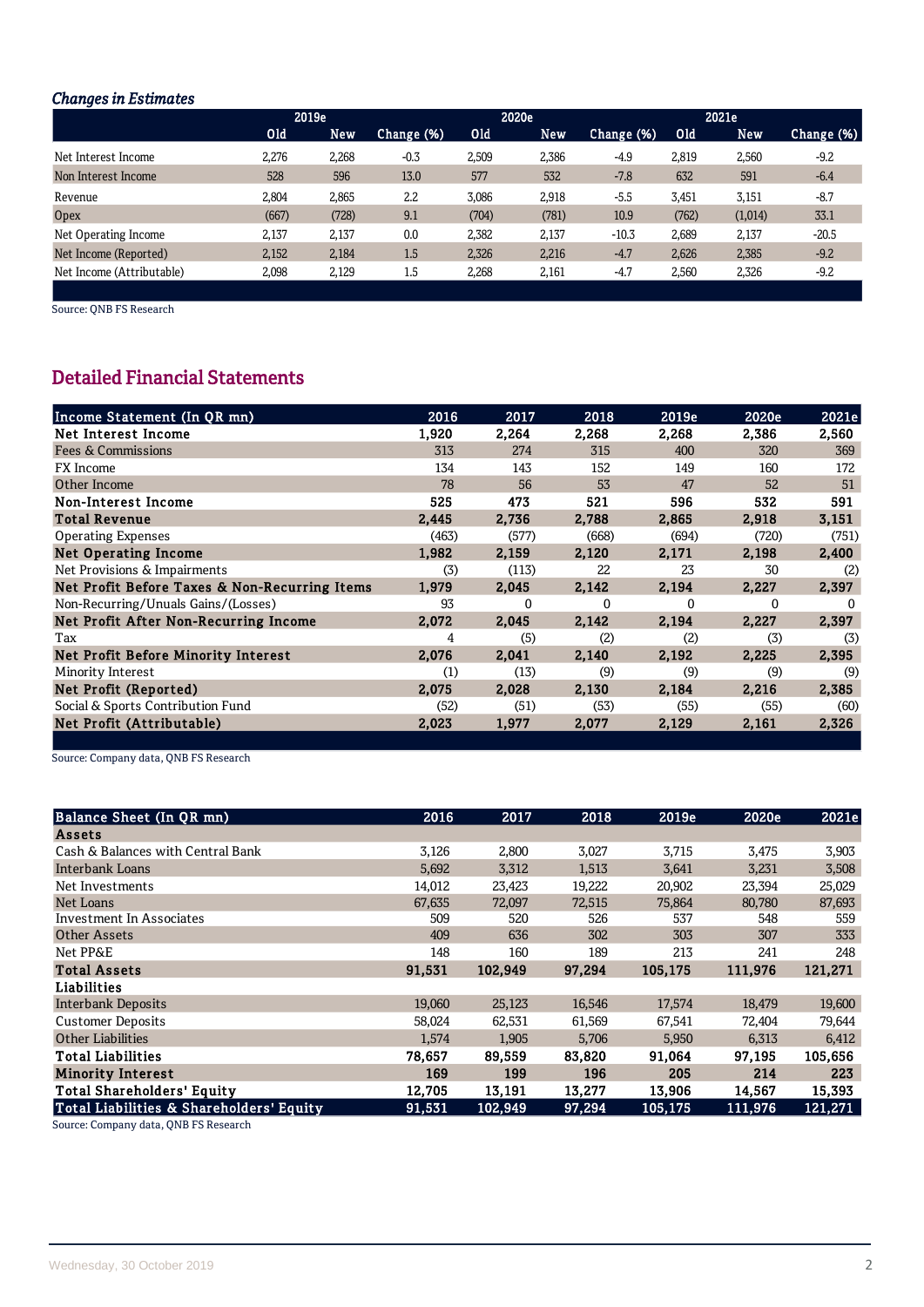| Ratios/Profitability Indicators        | 2016    | 2017   | 2018   | 2019e | 2020e   | 2021e |
|----------------------------------------|---------|--------|--------|-------|---------|-------|
| Profitability (%)                      |         |        |        |       |         |       |
| RoE                                    | 16.8    | 15.6   | 15.7   | 16.0  | 15.5    | 16.0  |
| RoAA                                   | 2.3     | 2.0    | 2.1    | 2.1   | 2.0     | 2.0   |
| <b>RoRWA</b>                           | 3.4     | 3.2    | 3.3    | 3.3   | 3.3     | 3.3   |
| NIM (% of IEAs)                        | 2.35    | 2.48   | 2.39   | 2.37  | 2.33    | 2.32  |
| NIM (% of RWAs)                        | 3.26    | 3.71   | 3.61   | 3.55  | 3.64    | 3.66  |
| NIM (% of AAs)                         | 2.20    | 2.33   | 2.27   | 2.24  | 2.20    | 2.19  |
| Spread                                 | 1.9     | 2.1    | 1.9    | 1.8   | 1.7     | 1.6   |
| Efficiency (%)                         |         |        |        |       |         |       |
| Cost-to-Income (Headline)              | 18.9    | 21.1   | 24.0   | 24.2  | 24.7    | 23.8  |
| Cost-to-Income (Core)                  | 19.5    | 21.5   | 24.4   | 24.6  | 25.1    | 24.2  |
| Liquidity (%)                          |         |        |        |       |         |       |
| LDR                                    | 116.6   | 115.3  | 117.8  | 112.3 | 111.6   | 110.1 |
| Loans/Assets                           | 73.9    | 70.0   | 74.5   | 72.1  | 72.1    | 72.3  |
| Cash & Interbank Loans-to-Total Assets | 9.6     | 5.9    | 4.7    | 7.0   | 6.0     | 6.1   |
| <b>Deposits to Assets</b>              | 63.4    | 60.7   | 63.3   | 64.2  | 64.7    | 65.7  |
| <b>Wholesale Funding to Loans</b>      | 28.2    | 34.8   | 28.0   | 27.9  | 27.6    | 27.1  |
| <b>IEAs to IBLs</b>                    | 127.8   | 120.5  | 124.2  | 121.8 | 122.2   | 120.5 |
| <b>Asset Quality (%)</b>               |         |        |        |       |         |       |
| <b>NPL Ratio</b>                       | 0.17    | 0.47   | 0.83   | 0.64  | 0.57    | 0.55  |
| NPL to Shareholders' Equity            | 0.89    | 2.58   | 4.55   | 3.52  | 3.18    | 3.15  |
| NPL to Tier 1 Capital                  | 0.99    | 2.86   | 5.05   | 4.06  | 3.81    | 3.91  |
| Coverage Ratio                         | 44.8    | 48.7   | 93.5   | 112.0 | 114.8   | 111.8 |
| <b>ALL/Average Loans</b>               | 0.1     | 0.2    | 0.7    | 0.7   | 0.6     | 0.6   |
| Cost of Risk                           | 0.00    | 0.15   | N/M    | N/M   | N/M     | 0.01  |
| Capitalization (%)                     |         |        |        |       |         |       |
| Tier 1 Ratio                           | 18.8    | 19.3   | 18.7   | 18.8  | 18.2    | 17.0  |
| CAR                                    | 18.9    | 19.3   | 19.2   | 19.4  | 18.7    | 17.5  |
| Tier 1 Capital to Assets               | 12.4    | 11.6   | 12.3   | 11.5  | 10.9    | 10.2  |
| Tier 1 Capital to Loans                | 16.8    | 16.5   | 16.5   | 15.9  | 15.1    | 14.2  |
| Tier 1 Capital to Deposits             | 19.6    | 19.0   | 19.4   | 17.8  | 16.8    | 15.6  |
| Leverage $(x)$                         | 7.2     | 7.8    | 7.3    | 7.6   | 7.7     | 7.9   |
| Growth (%)                             |         |        |        |       |         |       |
| Net Interest Income                    | $-5.1$  | 17.9   | 0.2    | 0.0   | 5.2     | 7.3   |
| Non-Interest Income                    | 34.5    | $-9.9$ | 10.1   | 14.6  | $-10.8$ | 11.1  |
| Opex                                   | $-16.2$ | 24.7   | 15.8   | 3.8   | 3.8     | 4.4   |
| Net Operating Income                   | 6.5     | 8.9    | $-1.8$ | 2.4   | 1.2     | 9.2   |
| Net Income                             | 0.1     | $-2.3$ | 5.0    | 2.5   | 1.5     | 7.6   |
| Loans                                  | 8.1     | 6.6    | 0.6    | 4.6   | 6.5     | 8.6   |
| Deposits                               | 4.3     | 7.8    | $-1.5$ | 9.7   | 7.2     | 10.0  |
| Assets                                 | 9.8     | 12.5   | $-5.5$ | 8.1   | 6.5     | 8.3   |
| <b>RWAs</b>                            | 4.8     | 2.4    | 3.5    | 0.0   | 4.8     | 9.1   |

Source: Company data, QNB FS Research